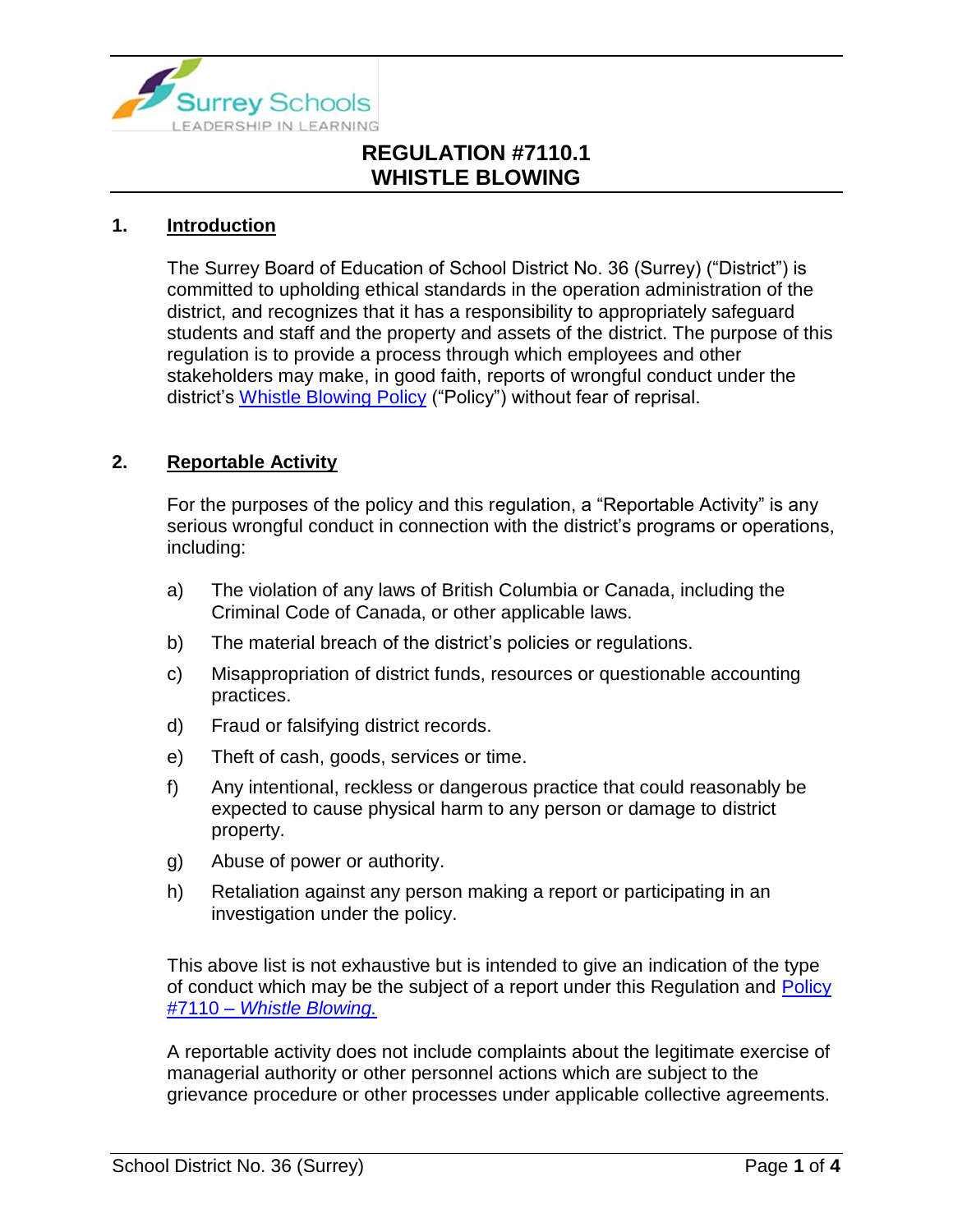

## **3. Duty to Disclose**

An employee who has a reasonable belief that any reportable activity is occurring is expected to bring the matter to the attention of the district in accordance with the processes set out in this regulation, and to participate upon request in any investigation under Policy #7110 – *[Whistle Blowing](https://www.surreyschools.ca/departments/SECT/PoliciesRegulations/section_7000/Documents/7110%20Policy.pdf)* and this regulation.

## **4. Duty to Act in Good Faith**

Employees are expected to make reports and participate in investigations under this regulation in good faith, which means that they must be acting on a good faith belief in the truth of the report or the accuracy of any evidence they may provide in support of the report. They must be acting without malice, without an ulterior purpose and shall not be motivated by personal gain.

Employees found to have made any report maliciously, frivolously, vexatiously, in bad faith, or without a reasonable belief in the truth of the report or the evidence provided in support of the report, may be subject to disciplinary action.

#### **5. No Retaliation**

No employee shall be subject to retaliation or any repercussion for making a report or participating in an investigation under Policy #7110 – *[Whistle Blowing](https://www.surreyschools.ca/departments/SECT/PoliciesRegulations/section_7000/Documents/7110%20Policy.pdf)*, provided that the employee is acting in good faith and based on a reasonably held belief in the truth of the allegations in the report or the evidence presented in support of the allegations.

#### **6. Confidentiality**

The district will endeavour to handle reports under this policy confidentially, and personally identifiable information from the report will be shared only as reasonable and necessary to conduct a complete and fair investigation as required by law.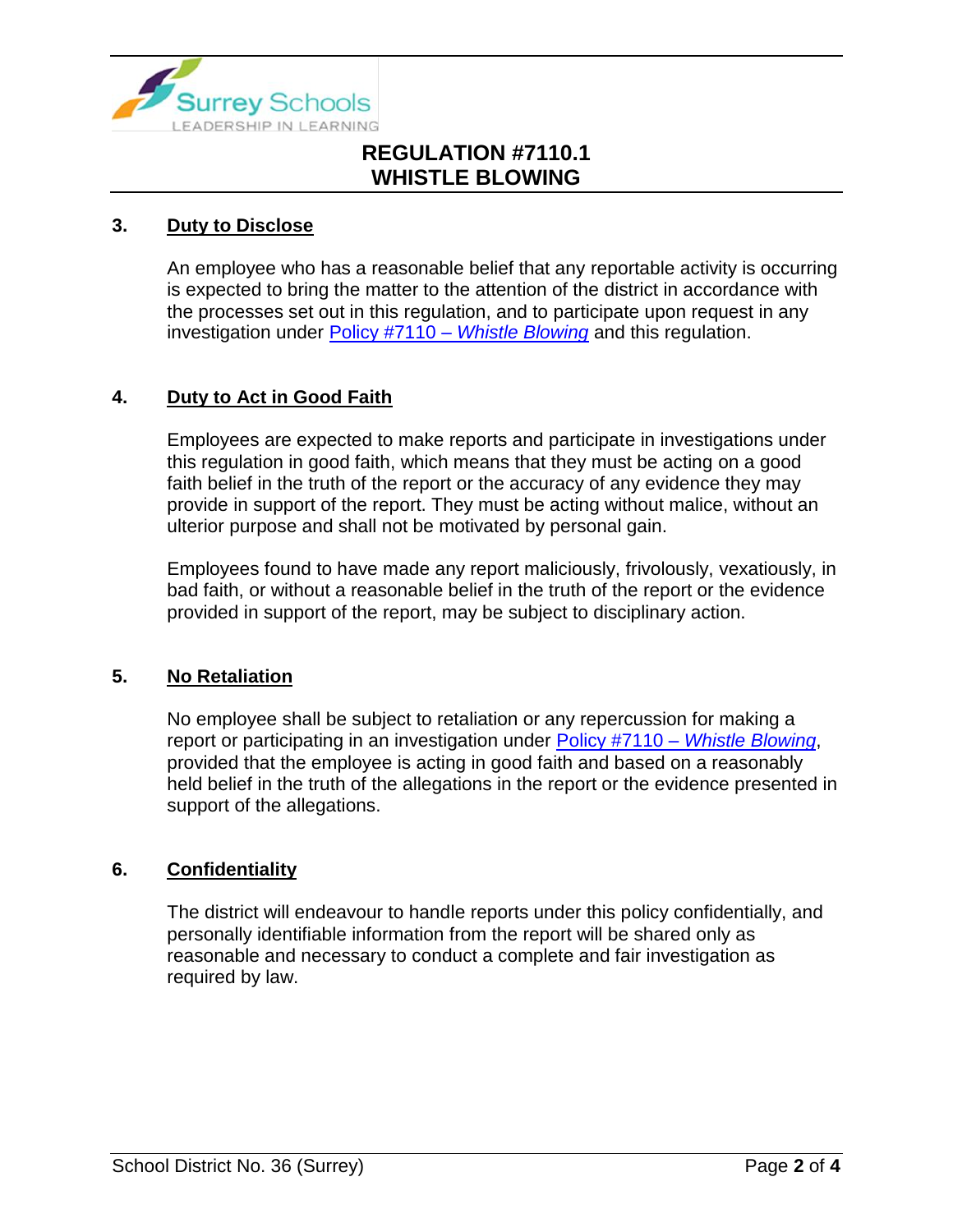

#### **7. Management Rights**

Nothing in this policy shall be deemed to diminish or impair the rights of the district to manage its employees under any policy or collective agreement, or to prohibit management from taking any disciplinary or other personnel actions.

## **8. Reporting a Complaint**

Employees and stakeholders may submit a report about any reportable activity to the superintendent or, if the report concerns the conduct of the superintendent, then to the secretary-treasurer at the district. The secretary-treasurer shall report to the chairperson of the board of education concerning any report regarding the conduct of the superintendent.

A report may be made by:

- a) Confidential email.
- b) Completing a [Complaint Report Form](https://www.surreyschools.ca/forms/Documents/Whistleblower%20Complaint%20Report%20Form.pdf) by regular mail.

A confidential email address and Complaint Report Forms will be made available to employees on the district's website.

Employees who do not wish to be identified in connection with a report should clearly indicated this preference in the report. However, it is important for employees or stakeholders making a complaint to understand that anonymous complaints may be challenging to fully investigate.

#### **9. Investigation**

Upon receiving a complaint, the superintendent or secretary-treasurer will record the receipt of the complaint and determine whether the matter is, in fact, a reportable activity under this regulation.

If the superintendent or, as applicable, the secretary-treasurer determines that the complaint is a legitimate reportable activity, he or she will commence an investigation.